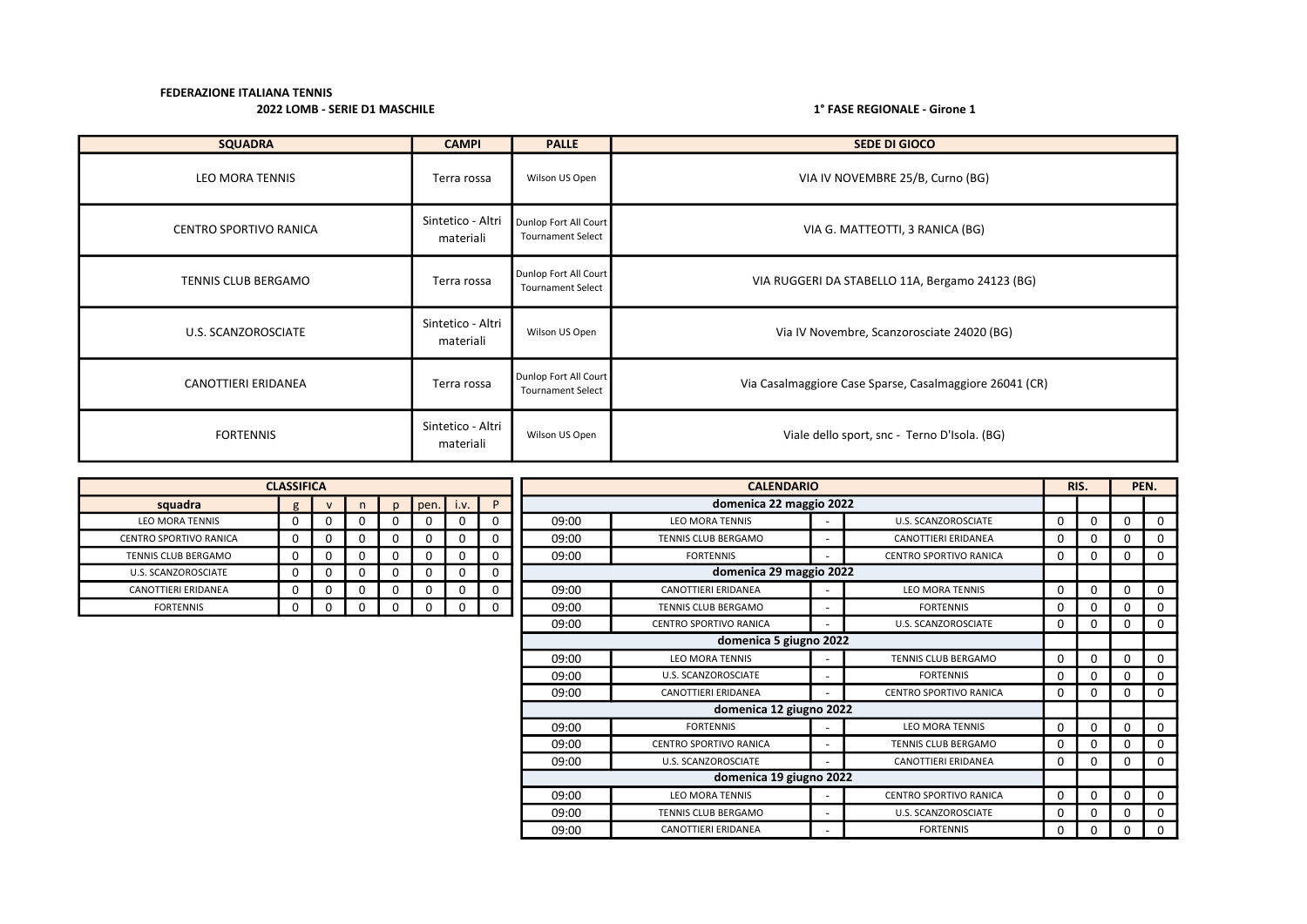| <b>SQUADRA</b>            | <b>CAMPI</b>                   | <b>PALLE</b>                                      | <b>SEDE DI GIOCO</b>                      |
|---------------------------|--------------------------------|---------------------------------------------------|-------------------------------------------|
| TC CITTA DEI MILLE AZIMUT | Terra sintetica                | Head Tour XT                                      | Via Martinella, Bergamo 24124 (BG)        |
| TENNIS PROJECT TEAM       | Sintetico - Play-it            | Dunlop Fort All Court<br><b>Tournament Select</b> | VIA L. DA VINCI, Osio Sopra 24040 (BG)    |
| <b>TENNISTIME BG</b>      | Sintetico - Play-it            | Wilson US Open                                    | Via Largo dello Sport, Urgnano 24059 (BG) |
| <b>ELNIK</b>              | Sintetico - Altri<br>materiali | Dunlop Fort All Court<br><b>Tournament Select</b> | VIA FRANCIACORTA, Corte Franca 25038 (BS) |
| TENNIS CLUB BAGNATICA     | Terra rossa                    | Wilson US Open                                    | VIA PORTICO 2, Bagnatica 24060 (BG)       |
| LE CORDE DELLO SPORT      | Sintetico - Altri<br>materiali | Dunlop Fort All Court<br><b>Tournament Select</b> | Via San Zeno 53 - Cremona                 |

|                           | <b>CLASSIFICA</b> |              |          |              |      |          |          |                                                    | <b>CALENDARIO</b>                                    |  |                            |             |          |   | PEN.     |
|---------------------------|-------------------|--------------|----------|--------------|------|----------|----------|----------------------------------------------------|------------------------------------------------------|--|----------------------------|-------------|----------|---|----------|
| squadra                   | g                 | $\mathbf{v}$ | n        | $\mathsf{D}$ | pen. | i.v.     | P        |                                                    | domenica 22 maggio 2022                              |  |                            |             |          |   |          |
| TC CITTA DEI MILLE AZIMUT | $\Omega$          | $\Omega$     | $\Omega$ |              |      |          |          | 09:00                                              | TC CITTA DEI MILLE AZIMUT                            |  | <b>ELNIK</b>               | $\Omega$    |          |   | 0        |
| TENNIS PROJECT TEAM       | $\mathbf{0}$      | $\Omega$     | 0        |              |      | 0        | $\Omega$ | 09:00                                              | <b>TENNISTIME BG</b>                                 |  | TENNIS CLUB BAGNATICA      | $\mathbf 0$ |          |   | $\Omega$ |
| TENNISTIME BG             | 0                 | $\mathbf 0$  | 0        |              |      | $\Omega$ |          | 09:00                                              | LE CORDE DELLO SPORT                                 |  | TENNIS PROJECT TEAM        | $\mathbf 0$ | n        |   | $\Omega$ |
| <b>ELNIK</b>              | $\mathbf{0}$      | 0            | 0        | O            |      | 0        | $\Omega$ |                                                    | domenica 29 maggio 2022                              |  |                            |             |          |   |          |
| TENNIS CLUB BAGNATICA     | $\Omega$          | $\mathbf 0$  | 0        |              |      | 0        |          | 09:00                                              | TENNIS CLUB BAGNATICA<br>TC CITTA DEI MILLE AZIMUT   |  |                            |             | $\Omega$ |   | $\Omega$ |
| LE CORDE DELLO SPORT      | $\mathbf 0$       | 0            | 0        | 0            |      | 0        | 0        | 09:00                                              | <b>TENNISTIME BG</b>                                 |  | LE CORDE DELLO SPORT       | 0           |          |   | $\Omega$ |
|                           |                   |              |          |              |      |          |          | 09:00                                              | <b>TENNIS PROJECT TEAM</b>                           |  | <b>ELNIK</b>               | $\mathbf 0$ | $\Omega$ |   | $\Omega$ |
|                           |                   |              |          |              |      |          |          |                                                    | domenica 5 giugno 2022                               |  |                            |             |          |   |          |
|                           |                   |              |          |              |      |          |          | 09:00                                              | TC CITTA DEI MILLE AZIMUT                            |  | <b>TENNISTIME BG</b>       | $\mathbf 0$ |          |   | $\Omega$ |
|                           |                   |              |          |              |      |          |          | 09:00                                              | <b>ELNIK</b>                                         |  | LE CORDE DELLO SPORT       | 0           |          |   | $\Omega$ |
|                           |                   |              |          |              |      |          |          | 09:00                                              | TENNIS CLUB BAGNATICA                                |  | <b>TENNIS PROJECT TEAM</b> | $\mathbf 0$ |          |   | $\Omega$ |
|                           |                   |              |          |              |      |          |          |                                                    | domenica 12 giugno 2022                              |  |                            |             |          |   |          |
|                           |                   |              |          |              |      |          |          | 09:00                                              | LE CORDE DELLO SPORT                                 |  | TC CITTA DEI MILLE AZIMUT  | $\mathbf 0$ |          |   | $\Omega$ |
|                           |                   |              |          |              |      |          |          | 09:00                                              | <b>TENNIS PROJECT TEAM</b>                           |  | <b>TENNISTIME BG</b>       | 0           |          |   | $\Omega$ |
|                           |                   |              |          |              |      |          |          | 09:00                                              | <b>ELNIK</b>                                         |  | TENNIS CLUB BAGNATICA      | $\mathbf 0$ |          |   | $\Omega$ |
|                           |                   |              |          |              |      |          |          |                                                    | domenica 19 giugno 2022                              |  |                            |             |          |   |          |
|                           |                   |              |          |              |      |          |          | 09:00                                              | TC CITTA DEI MILLE AZIMUT<br>TENNIS PROJECT TEAM     |  |                            | $\mathbf 0$ | $\Omega$ |   | $\Omega$ |
|                           |                   |              |          |              |      |          |          | 09:00<br><b>TENNISTIME BG</b><br><b>ELNIK</b><br>۰ |                                                      |  | 0                          |             |          | 0 |          |
|                           |                   |              |          |              |      |          |          | 09:00                                              | <b>TENNIS CLUB BAGNATICA</b><br>LE CORDE DELLO SPORT |  |                            |             | 0        |   | $\Omega$ |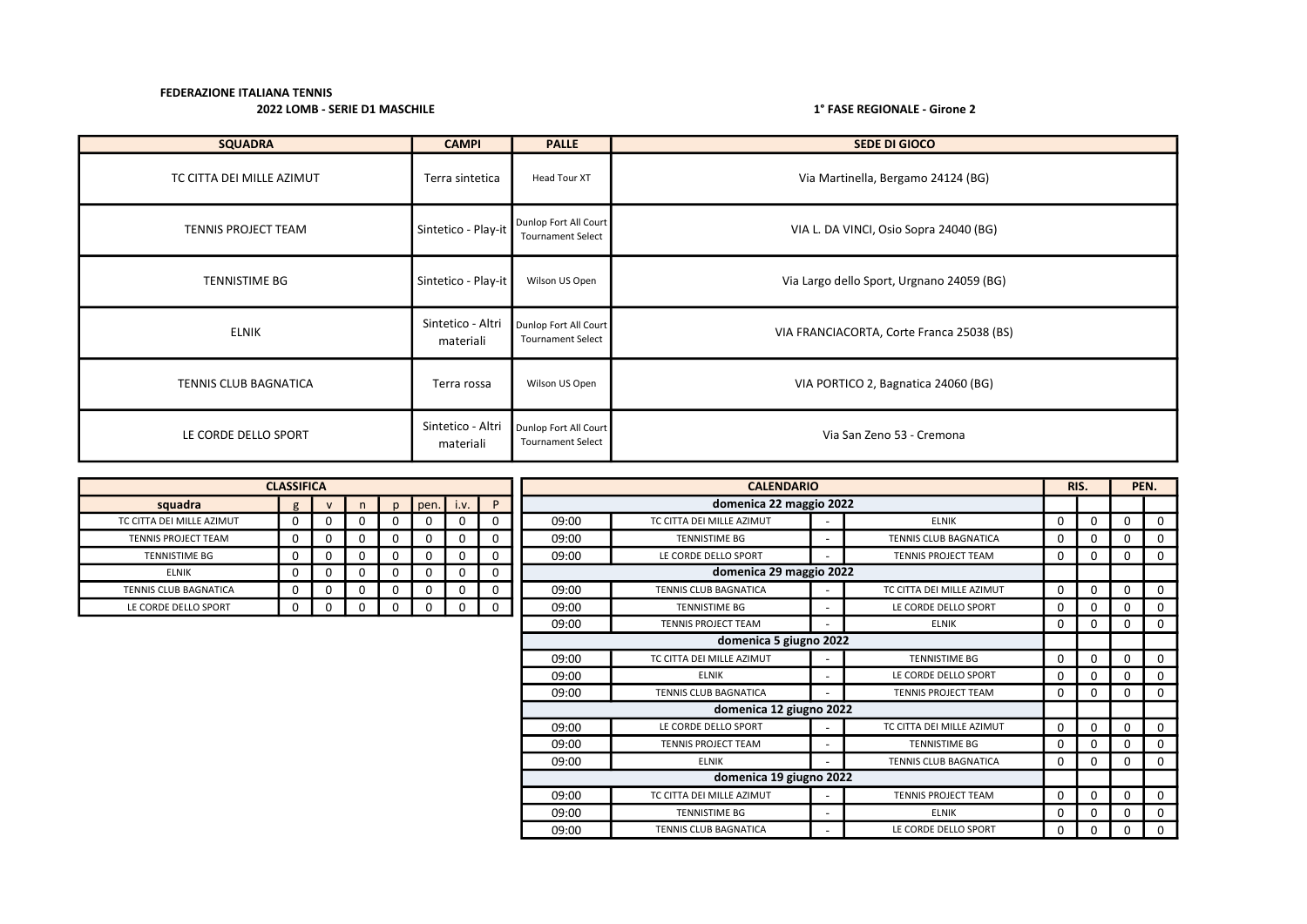| <b>SQUADRA</b>              | <b>CAMPI</b>                   | <b>PALLE</b>                                      | <b>SEDE DI GIOCO</b>                        |
|-----------------------------|--------------------------------|---------------------------------------------------|---------------------------------------------|
| <b>TORBOLE CASAGLIA</b>     | Terra rossa                    | Dunlop Fort All Court<br><b>Tournament Select</b> | Torbole Casaglia (BS)                       |
| PRO TENNIS SCHOOL           | Sintetico - Play-it            | Dunlop Fort All Court<br><b>Tournament Select</b> | Borgosatollo (BS)                           |
| CT BAGNOLO MELLA            | Terra rossa                    | Dunlop Fort All Court<br><b>Tournament Select</b> | Bagnolo Mella (BS)                          |
| <b>FUTURA TEAM</b>          | Sintetico - Altri<br>materiali | <b>Babolat Team</b>                               | VIA BAZOLI, Brescia 25100 (BS)              |
| TC IL MEZZODI'              | Terra rossa                    | Dunlop Fort All Court<br><b>Tournament Select</b> | Via Sale, Gussago 25064 (BS)                |
| TENNIS DESENZANO - Smile Up | Terra rossa                    | Dunlop Fort All Court<br><b>Tournament Select</b> | Via Zamboni, Desenzano del Garda 25015 (BS) |

|                             | <b>CLASSIFICA</b> |              |          |          |      |             |   | <b>CALENDARIO</b>                                      |                                           |  |                             |   |          |             | PEN.     |
|-----------------------------|-------------------|--------------|----------|----------|------|-------------|---|--------------------------------------------------------|-------------------------------------------|--|-----------------------------|---|----------|-------------|----------|
| squadra                     | $\sigma$          | $\mathbf{v}$ | n        | n.       | pen. | i.v.        | P |                                                        | domenica 22 maggio 2022                   |  |                             |   |          |             |          |
| <b>TORBOLE CASAGLIA</b>     | $\Omega$          | 0            | $\Omega$ | 0        |      | 0           |   | 09:00                                                  | <b>TORBOLE CASAGLIA</b>                   |  | <b>FUTURA TEAM</b>          | 0 | $\Omega$ | 0           | 0        |
| PRO TENNIS SCHOOL           | $\Omega$          | 0            | 0        | $\Omega$ |      | $\Omega$    | 0 | 09:00                                                  | <b>CT BAGNOLO MELLA</b>                   |  | TC IL MEZZODI'              | 0 | $\Omega$ | 0           | $\Omega$ |
| <b>CT BAGNOLO MELLA</b>     | 0                 | 0            | 0        | 0        |      | $\mathbf 0$ |   | 09:00                                                  | TENNIS DESENZANO - Smile Up               |  | PRO TENNIS SCHOOL           | 0 | $\Omega$ | 0           | 0        |
| <b>FUTURA TEAM</b>          | 0                 | 0            | 0        | 0        |      | 0           |   |                                                        | domenica 29 maggio 2022                   |  |                             |   |          |             |          |
| TC IL MEZZODI'              | 0                 | 0            | 0        | 0        |      | 0           |   | 09:00                                                  | TC IL MEZZODI'<br><b>TORBOLE CASAGLIA</b> |  |                             |   |          |             | 0        |
| TENNIS DESENZANO - Smile Up | 0                 |              | 0        | 0        |      | 0           | 0 | 09:00                                                  | <b>CT BAGNOLO MELLA</b>                   |  | TENNIS DESENZANO - Smile Up | 0 | 0        | 0           | 0        |
|                             |                   |              |          |          |      |             |   | 09:00                                                  | PRO TENNIS SCHOOL                         |  | <b>FUTURA TEAM</b>          | 0 | 0        | 0           | $\Omega$ |
|                             |                   |              |          |          |      |             |   |                                                        | domenica 5 giugno 2022                    |  |                             |   |          |             |          |
|                             |                   |              |          |          |      |             |   | 09:00                                                  | <b>TORBOLE CASAGLIA</b>                   |  | <b>CT BAGNOLO MELLA</b>     | 0 | $\Omega$ | 0           | 0        |
|                             |                   |              |          |          |      |             |   | 09:00                                                  | <b>FUTURA TEAM</b>                        |  | TENNIS DESENZANO - Smile Up | 0 | $\Omega$ | 0           | 0        |
|                             |                   |              |          |          |      |             |   | 09:00                                                  | TC IL MEZZODI'                            |  | PRO TENNIS SCHOOL           | 0 | 0        | 0           | 0        |
|                             |                   |              |          |          |      |             |   |                                                        | domenica 12 giugno 2022                   |  |                             |   |          |             |          |
|                             |                   |              |          |          |      |             |   | 09:00                                                  | TENNIS DESENZANO - Smile Up               |  | <b>TORBOLE CASAGLIA</b>     | 0 | $\Omega$ | $\mathbf 0$ | $\Omega$ |
|                             |                   |              |          |          |      |             |   | 09:00                                                  | PRO TENNIS SCHOOL                         |  | <b>CT BAGNOLO MELLA</b>     | 0 | $\Omega$ | 0           | 0        |
|                             |                   |              |          |          |      |             |   | 09:00                                                  | <b>FUTURA TEAM</b>                        |  | TC IL MEZZODI'              | 0 | 0        | 0           | 0        |
|                             |                   |              |          |          |      |             |   |                                                        | domenica 19 giugno 2022                   |  |                             |   |          |             |          |
|                             |                   |              |          |          |      |             |   | 09:00                                                  | <b>TORBOLE CASAGLIA</b>                   |  | PRO TENNIS SCHOOL           | 0 | $\Omega$ | 0           | 0        |
|                             |                   |              |          |          |      |             |   | <b>CT BAGNOLO MELLA</b><br><b>FUTURA TEAM</b><br>09:00 |                                           |  |                             |   | 0        | 0           | 0        |
|                             |                   |              |          |          |      |             |   | 09:00                                                  | TC IL MEZZODI'                            |  | TENNIS DESENZANO - Smile Up | 0 | 0        | 0           | $\Omega$ |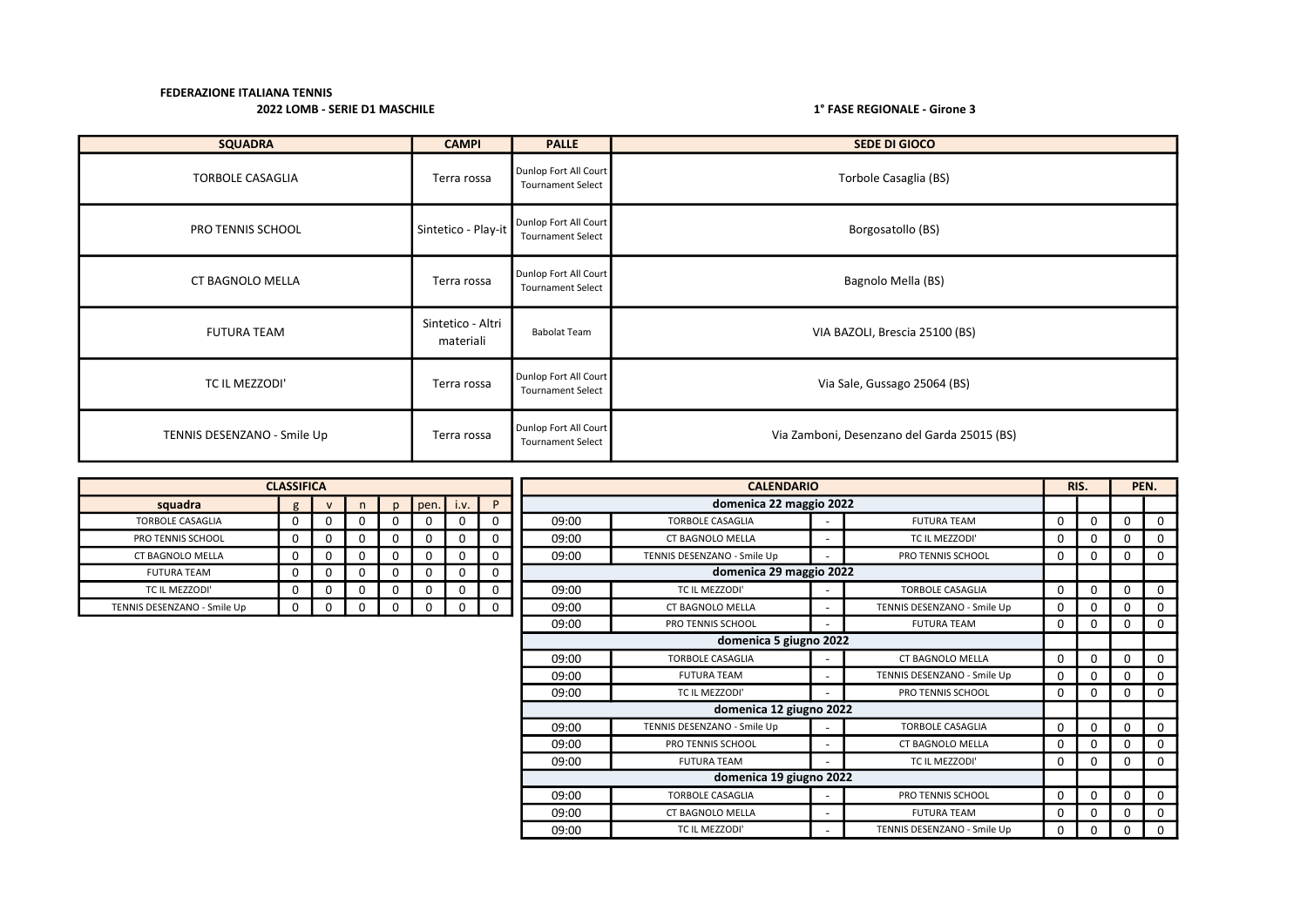| <b>SQUADRA</b>          | <b>CAMPI</b>   | <b>PALLE</b>                                      | <b>SEDE DI GIOCO</b>                          |
|-------------------------|----------------|---------------------------------------------------|-----------------------------------------------|
| TC GALLARATE - B        | Terra rossa    | Head Tour                                         | Largo Prinetti Castelletti, Gallarate (VA)    |
| MONDO DOMANI            | Terra rossa    | Dunlop Fort All Court<br><b>Tournament Select</b> | Via Giovanni Pascoli, Marnate 21050 (VA)      |
| TENNIS CLUB LUINO       | Erba sintetica | Head Tour                                         | VIA LUGANO, Luino 21016 (VA)                  |
| <b>ECO SPORT TENNIS</b> | Terra rossa    | Head Tour XT                                      | Via Giuseppe di Vittorio, Samarate 21017 (VA) |
| <b>VILLA REALE</b>      | Terra rossa    | Head Tour XT                                      | VIA G. BOCCACCIO, Monza 20900 (MB)            |
| TENNIS CLUB LOMBARDO    | Terra rossa    | Dunlop Fort All Court<br><b>Tournament Select</b> | VIA SISMONDI, Milano 20133 (MI)               |

|                          | <b>CLASSIFICA</b> |              |   |    |             |   |          |                         |                          |  | RIS.                        | PEN.        |          |   |             |
|--------------------------|-------------------|--------------|---|----|-------------|---|----------|-------------------------|--------------------------|--|-----------------------------|-------------|----------|---|-------------|
| squadra                  | $\sigma$          | $\mathsf{v}$ | n | n. | $pen.$ i.v. |   | P        |                         | domenica 22 maggio 2022  |  |                             |             |          |   |             |
| <b>TC GALLARATE - B</b>  |                   | 0            | 0 |    | 0           | 0 |          | 09:00                   | <b>TC GALLARATE - B</b>  |  | <b>ECO SPORT TENNIS</b>     | $\Omega$    | $\Omega$ | 0 | $\Omega$    |
| <b>MONDO DOMANI</b>      | n                 | 0            |   |    | 0           |   |          | 09:00                   | <b>TENNIS CLUB LUINO</b> |  | <b>VILLA REALE</b>          | $\Omega$    |          | 0 | 0           |
| <b>TENNIS CLUB LUINO</b> | $\Omega$          | 0            | 0 |    | 0           | 0 |          | 09:00                   | TENNIS CLUB LOMBARDO     |  | <b>MONDO DOMANI</b>         | $\Omega$    | 0        | 0 | $\mathbf 0$ |
| <b>ECO SPORT TENNIS</b>  | <sup>0</sup>      | 0            | 0 |    | 0           | 0 | 0        | domenica 29 maggio 2022 |                          |  |                             |             |          |   |             |
| <b>VILLA REALE</b>       |                   | 0            |   |    | 0           |   |          | 09:00                   | <b>VILLA REALE</b>       |  | TC GALLARATE - B            | $\Omega$    |          | 0 | $\Omega$    |
| TENNIS CLUB LOMBARDO     |                   | 0            |   |    | 0           |   | $\Omega$ | 09:00                   | <b>TENNIS CLUB LUINO</b> |  | TENNIS CLUB LOMBARDO        | 0           |          | 0 | 0           |
|                          |                   |              |   |    |             |   |          | 09:00                   | <b>MONDO DOMANI</b>      |  | <b>ECO SPORT TENNIS</b>     | $\Omega$    | 0        | 0 | $\mathbf 0$ |
|                          |                   |              |   |    |             |   |          |                         | domenica 5 giugno 2022   |  |                             |             |          |   |             |
|                          |                   |              |   |    |             |   |          | 09:00                   | TC GALLARATE - B         |  | <b>TENNIS CLUB LUINO</b>    | $\Omega$    |          |   | $\Omega$    |
|                          |                   |              |   |    |             |   |          | 09:00                   | <b>ECO SPORT TENNIS</b>  |  | <b>TENNIS CLUB LOMBARDO</b> | $\mathbf 0$ |          |   | $\mathbf 0$ |
|                          |                   |              |   |    |             |   |          | 09:00                   | <b>VILLA REALE</b>       |  | MONDO DOMANI                | $\Omega$    | 0        | 0 | $\mathbf 0$ |
|                          |                   |              |   |    |             |   |          |                         | domenica 12 giugno 2022  |  |                             |             |          |   |             |
|                          |                   |              |   |    |             |   |          | 09:00                   | TENNIS CLUB LOMBARDO     |  | <b>TC GALLARATE - B</b>     | $\Omega$    |          | 0 | $\Omega$    |
|                          |                   |              |   |    |             |   |          | 09:00                   | <b>MONDO DOMANI</b>      |  | <b>TENNIS CLUB LUINO</b>    | 0           |          |   | $\Omega$    |
|                          |                   |              |   |    |             |   |          | 09:00                   | <b>ECO SPORT TENNIS</b>  |  | <b>VILLA REALE</b>          | $\Omega$    |          | 0 | $\Omega$    |
|                          |                   |              |   |    |             |   |          |                         | domenica 19 giugno 2022  |  |                             |             |          |   |             |
|                          |                   |              |   |    |             |   |          | 09:00                   | TC GALLARATE - B         |  | <b>MONDO DOMANI</b>         | $\Omega$    | $\Omega$ | 0 | $\Omega$    |
|                          |                   |              |   |    |             |   |          | 09:00                   | <b>TENNIS CLUB LUINO</b> |  | <b>ECO SPORT TENNIS</b>     | $\Omega$    |          |   | $\Omega$    |
|                          |                   |              |   |    |             |   |          | 09:00                   | <b>VILLA REALE</b>       |  | TENNIS CLUB LOMBARDO        | $\Omega$    | O        |   | $\Omega$    |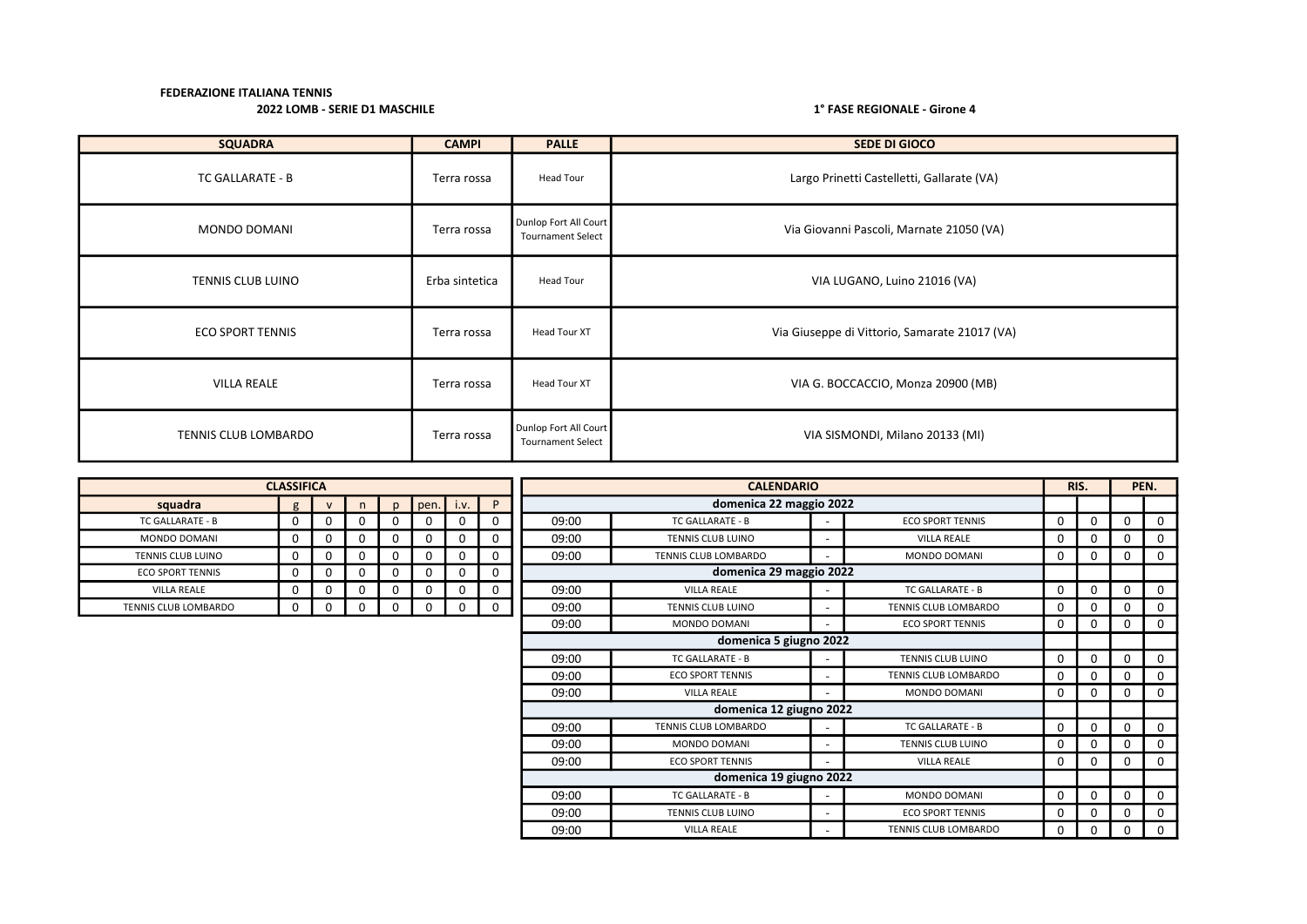| <b>SQUADRA</b>              | <b>CAMPI</b>             | <b>PALLE</b>                                      | SEDE DI GIOCO                                    |
|-----------------------------|--------------------------|---------------------------------------------------|--------------------------------------------------|
| TC BONACOSSA - A            | Terra rossa              | Dunlop Fort All Court<br><b>Tournament Select</b> | Vis G.Arimondi n 15 Milano                       |
| TENNIS CLUB DOVERA          | Sintetico - green<br>set | Wilson US Open                                    | VIA EUROPA, Dovera 26010 (CR)                    |
| <b>MILAGO TENNIS CENTER</b> | Mateco                   | Head Tour                                         | VIA INDIPENDENZA, Buccinasco 20090 (MI)          |
| MOLINETTO COUNTRY CLUB      | Terra rossa              | Wilson US Open                                    | STR.PADANA SUPERIORE, Cernusco sul Naviglio (MI) |
| TENNIS CLUB SESTO           | Terra rossa              | Head Tour XT                                      | Via XX Settembre, Sesto San Giovanni 20099 (MI)  |
| GFG SPORT - David Lloyd     | Terra rossa              | Dunlop Fort All Court<br><b>Tournament Select</b> | Via Dello Sport, Peschiera Borromeo 20068 (MI)   |

|                               | <b>CLASSIFICA</b> |              |   |              |      |                         |                        | <b>CALENDARIO</b> |                               |                          |                           |             |   | PEN.     |          |
|-------------------------------|-------------------|--------------|---|--------------|------|-------------------------|------------------------|-------------------|-------------------------------|--------------------------|---------------------------|-------------|---|----------|----------|
| squadra                       | g                 | $\mathsf{v}$ |   | $\mathbf{D}$ | pen. | $\blacksquare$          | P                      |                   | domenica 22 maggio 2022       |                          |                           |             |   |          |          |
| TC BONACOSSA - A              | 0                 | 0            |   | 0            | 0    | 0                       | $\Omega$               | 09:00             | TC BONACOSSA - A              |                          | MOLINETTO COUNTRY CLUB    | 0           |   | 0        | $\Omega$ |
| <b>TENNIS CLUB DOVERA</b>     | $\Omega$          | 0            |   | $\Omega$     | 0    | 0                       | 0                      | 09:00             | MILAGO TENNIS CENTER          | $\overline{\phantom{a}}$ | <b>TENNIS CLUB SESTO</b>  | $\Omega$    |   | 0        | 0        |
| MILAGO TENNIS CENTER          | 0                 | 0            | 0 | 0            | 0    | 0                       | $\Omega$               | 09:00             | GFG SPORT - David Lloyd       | $\overline{\phantom{a}}$ | <b>TENNIS CLUB DOVERA</b> | 0           | 0 | $\Omega$ | 0        |
| <b>MOLINETTO COUNTRY CLUB</b> | $\Omega$          | 0            |   | 0            | 0    | 0                       | $\Omega$               |                   | domenica 29 maggio 2022       |                          |                           |             |   |          |          |
| <b>TENNIS CLUB SESTO</b>      | $\Omega$          | 0            |   | 0            | 0    | 0                       | $\Omega$               | 09:00             | <b>TENNIS CLUB SESTO</b>      | $\overline{\phantom{a}}$ | TC BONACOSSA - A          | $\Omega$    |   | $\Omega$ | $\Omega$ |
| GFG SPORT - David Lloyd       | 0                 | 0            |   | 0            | 0    | 0                       | $\Omega$               | 09:00             | MILAGO TENNIS CENTER          |                          | GFG SPORT - David Lloyd   | 0           |   | $\Omega$ | $\Omega$ |
|                               |                   |              |   |              |      |                         |                        | 09:00             | <b>TENNIS CLUB DOVERA</b>     | $\overline{\phantom{a}}$ | MOLINETTO COUNTRY CLUB    | $\Omega$    |   | $\Omega$ | $\Omega$ |
|                               |                   |              |   |              |      |                         | domenica 5 giugno 2022 |                   |                               |                          |                           |             |   |          |          |
|                               |                   |              |   |              |      |                         |                        | 09:00             | TC BONACOSSA - A              | $\overline{\phantom{a}}$ | MILAGO TENNIS CENTER      | $\Omega$    |   | $\Omega$ | $\Omega$ |
|                               |                   |              |   |              |      |                         |                        | 09:00             | <b>MOLINETTO COUNTRY CLUB</b> |                          | GFG SPORT - David Lloyd   | 0           |   | 0        | $\Omega$ |
|                               |                   |              |   |              |      |                         |                        | 09:00             | <b>TENNIS CLUB SESTO</b>      |                          | <b>TENNIS CLUB DOVERA</b> | 0           |   | 0        | 0        |
|                               |                   |              |   |              |      |                         |                        |                   | domenica 12 giugno 2022       |                          |                           |             |   |          |          |
|                               |                   |              |   |              |      |                         |                        | 09:00             | GFG SPORT - David Lloyd       | $\overline{\phantom{a}}$ | TC BONACOSSA - A          | $\mathbf 0$ | 0 | $\Omega$ | 0        |
|                               |                   |              |   |              |      |                         |                        | 09:00             | <b>TENNIS CLUB DOVERA</b>     | $\overline{\phantom{a}}$ | MILAGO TENNIS CENTER      | $\Omega$    |   | 0        | $\Omega$ |
|                               |                   |              |   |              |      |                         |                        | 09:00             | MOLINETTO COUNTRY CLUB        | $\sim$                   | <b>TENNIS CLUB SESTO</b>  | 0           |   | 0        | $\Omega$ |
|                               |                   |              |   |              |      | domenica 19 giugno 2022 |                        |                   |                               |                          |                           |             |   |          |          |
|                               |                   |              |   |              |      |                         |                        | 09:00             | TC BONACOSSA - A              | $\overline{\phantom{a}}$ | <b>TENNIS CLUB DOVERA</b> | $\mathbf 0$ | 0 | 0        | 0        |
|                               |                   |              |   |              |      |                         |                        | 09:00             | MILAGO TENNIS CENTER          | $\overline{\phantom{a}}$ | MOLINETTO COUNTRY CLUB    | 0           |   | 0        | 0        |
|                               |                   |              |   |              |      |                         |                        | 09:00             | <b>TENNIS CLUB SESTO</b>      |                          | GFG SPORT - David Lloyd   | 0           |   | 0        | 0        |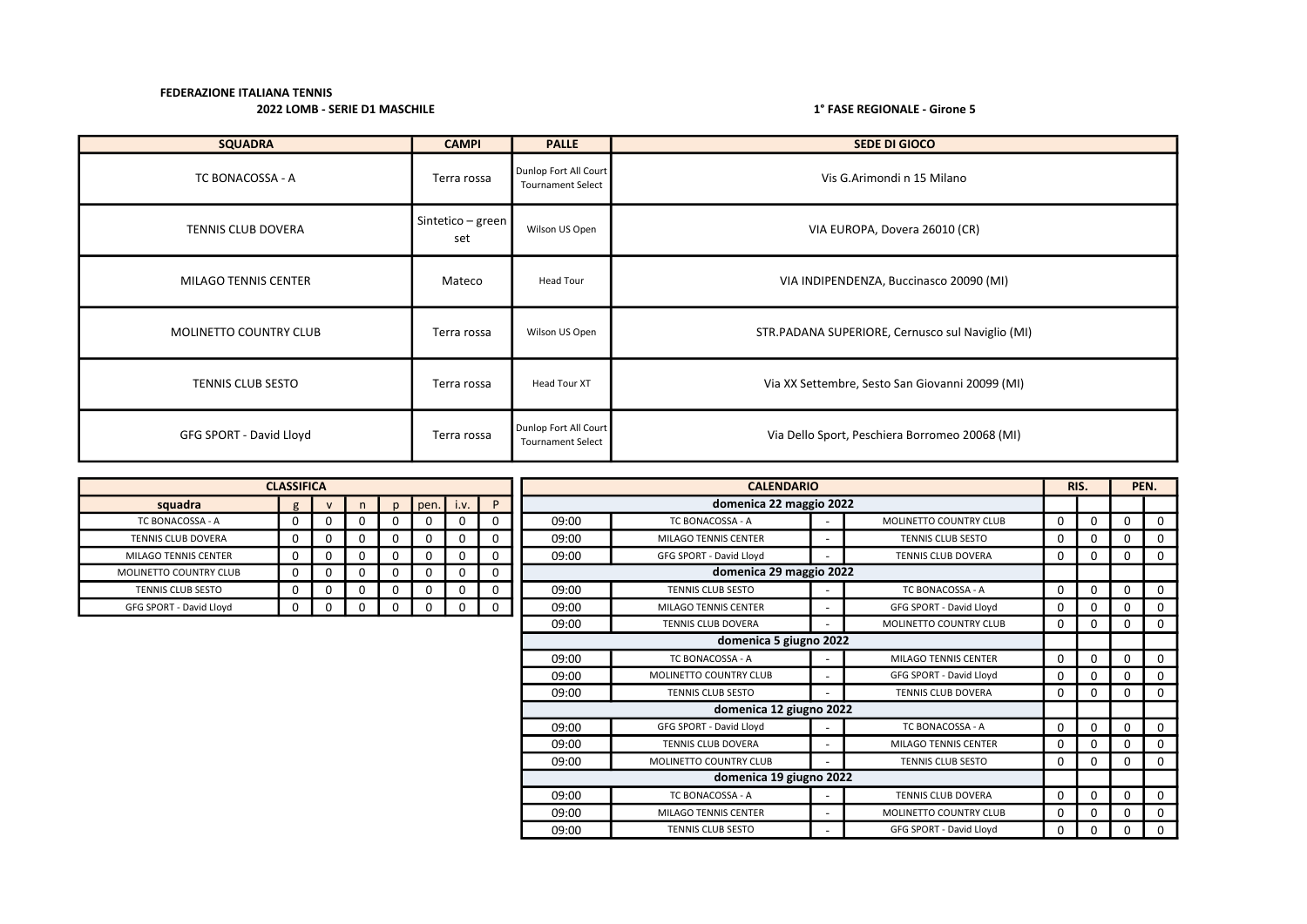| <b>SQUADRA</b>            | <b>CAMPI</b> | <b>PALLE</b>                                      | <b>SEDE DI GIOCO</b>                       |
|---------------------------|--------------|---------------------------------------------------|--------------------------------------------|
| ALTE GROANE               | Terra rossa  | Dunlop Fort All Court<br><b>Tournament Select</b> | Via Manzoni, Lentate sul Seveso 20823 (MB) |
| TC BONACOSSA - B          | Terra rossa  | Dunlop Fort All Court<br><b>Tournament Select</b> | via g. Arimondi n 15 milano                |
| <b>TENNIS CLUB ARCORE</b> | Terra rossa  | Dunlop Fort All Court<br><b>Tournament Select</b> | VIA MARCHE, Arcore 20862 (MB)              |
| OLONA 1894                | Terra rossa  | Dunlop Fort All Court<br><b>Tournament Select</b> | Alzaia Naviglio Grande, Milano 20144 (MI)  |
| SPORTING MILANINO         | Terra rossa  | Head Tour                                         | Cusano Milanino (MI)                       |
| LA DOMINANTE              | Terra rossa  | <b>Babolat Team</b>                               | Via Ramazzotti, Monza 20900 (MB)           |

|                           | <b>CLASSIFICA</b> |              |   |    |      |      |   |                                            | <b>CALENDARIO</b>                       |                          |                           |             | RIS.     |          | PEN.        |
|---------------------------|-------------------|--------------|---|----|------|------|---|--------------------------------------------|-----------------------------------------|--------------------------|---------------------------|-------------|----------|----------|-------------|
| squadra                   | $\mathbf{g}$      | $\mathsf{v}$ | n | n. | pen. | i.v. | P |                                            | domenica 22 maggio 2022                 |                          |                           |             |          |          |             |
| <b>ALTE GROANE</b>        | 0                 |              |   |    | 0    | 0    | 0 | 09:00                                      | <b>ALTE GROANE</b>                      |                          | OLONA 1894                | 0           | $\Omega$ | 0        | $\Omega$    |
| TC BONACOSSA - B          | 0                 | 0            |   |    | 0    | 0    | 0 | 09:00                                      | TENNIS CLUB ARCORE                      |                          | SPORTING MILANINO         | $\mathbf 0$ | $\Omega$ | 0        | $\Omega$    |
| <b>TENNIS CLUB ARCORE</b> | 0                 |              |   |    | 0    | 0    | 0 | 09:00                                      | LA DOMINANTE                            |                          | TC BONACOSSA - B          | 0           | $\Omega$ | 0        | 0           |
| OLONA 1894                | 0                 |              |   |    | 0    | 0    | 0 | domenica 29 maggio 2022                    |                                         |                          |                           |             |          |          |             |
| SPORTING MILANINO         | 0                 |              |   |    | 0    | 0    | 0 | 09:00                                      | SPORTING MILANINO<br><b>ALTE GROANE</b> |                          |                           |             |          | $\Omega$ | 0           |
| LA DOMINANTE              | 0                 |              | 0 |    | 0    | 0    | 0 | 09:00                                      | <b>TENNIS CLUB ARCORE</b>               |                          | LA DOMINANTE              | $\Omega$    | $\Omega$ | 0        | 0           |
|                           |                   |              |   |    |      |      |   | 09:00                                      | TC BONACOSSA - B                        |                          | OLONA 1894                | $\mathbf 0$ | $\Omega$ | $\Omega$ | 0           |
|                           |                   |              |   |    |      |      |   |                                            | domenica 5 giugno 2022                  |                          |                           |             |          |          |             |
|                           |                   |              |   |    |      |      |   | 09:00                                      | ALTE GROANE                             |                          | <b>TENNIS CLUB ARCORE</b> | $\mathbf 0$ | $\Omega$ | 0        | $\Omega$    |
|                           |                   |              |   |    |      |      |   | 09:00                                      | OLONA 1894                              | ٠                        | LA DOMINANTE              | 0           | 0        | 0        | 0           |
|                           |                   |              |   |    |      |      |   | 09:00                                      | SPORTING MILANINO                       |                          | TC BONACOSSA - B          | $\mathbf 0$ | $\Omega$ | 0        | 0           |
|                           |                   |              |   |    |      |      |   |                                            | domenica 12 giugno 2022                 |                          |                           |             |          |          |             |
|                           |                   |              |   |    |      |      |   | 09:00                                      | LA DOMINANTE                            |                          | <b>ALTE GROANE</b>        | $\Omega$    | $\Omega$ | $\Omega$ | $\Omega$    |
|                           |                   |              |   |    |      |      |   | 09:00                                      | TC BONACOSSA - B                        |                          | <b>TENNIS CLUB ARCORE</b> | $\mathbf 0$ | $\Omega$ | 0        | $\Omega$    |
|                           |                   |              |   |    |      |      |   | 09:00                                      | OLONA 1894                              |                          | SPORTING MILANINO         | $\Omega$    | 0        | 0        | $\mathbf 0$ |
|                           |                   |              |   |    |      |      |   |                                            | domenica 19 giugno 2022                 |                          |                           |             |          |          |             |
|                           |                   |              |   |    |      |      |   | 09:00                                      | <b>ALTE GROANE</b>                      | $\overline{\phantom{a}}$ | TC BONACOSSA - B          | 0           | 0        | $\Omega$ | 0           |
|                           |                   |              |   |    |      |      |   | 09:00                                      | TENNIS CLUB ARCORE                      |                          | OLONA 1894                | 0           | $\Omega$ | 0        | 0           |
|                           |                   |              |   |    |      |      |   | 09:00<br>SPORTING MILANINO<br>LA DOMINANTE |                                         |                          |                           | 0           | 0        | 0        | 0           |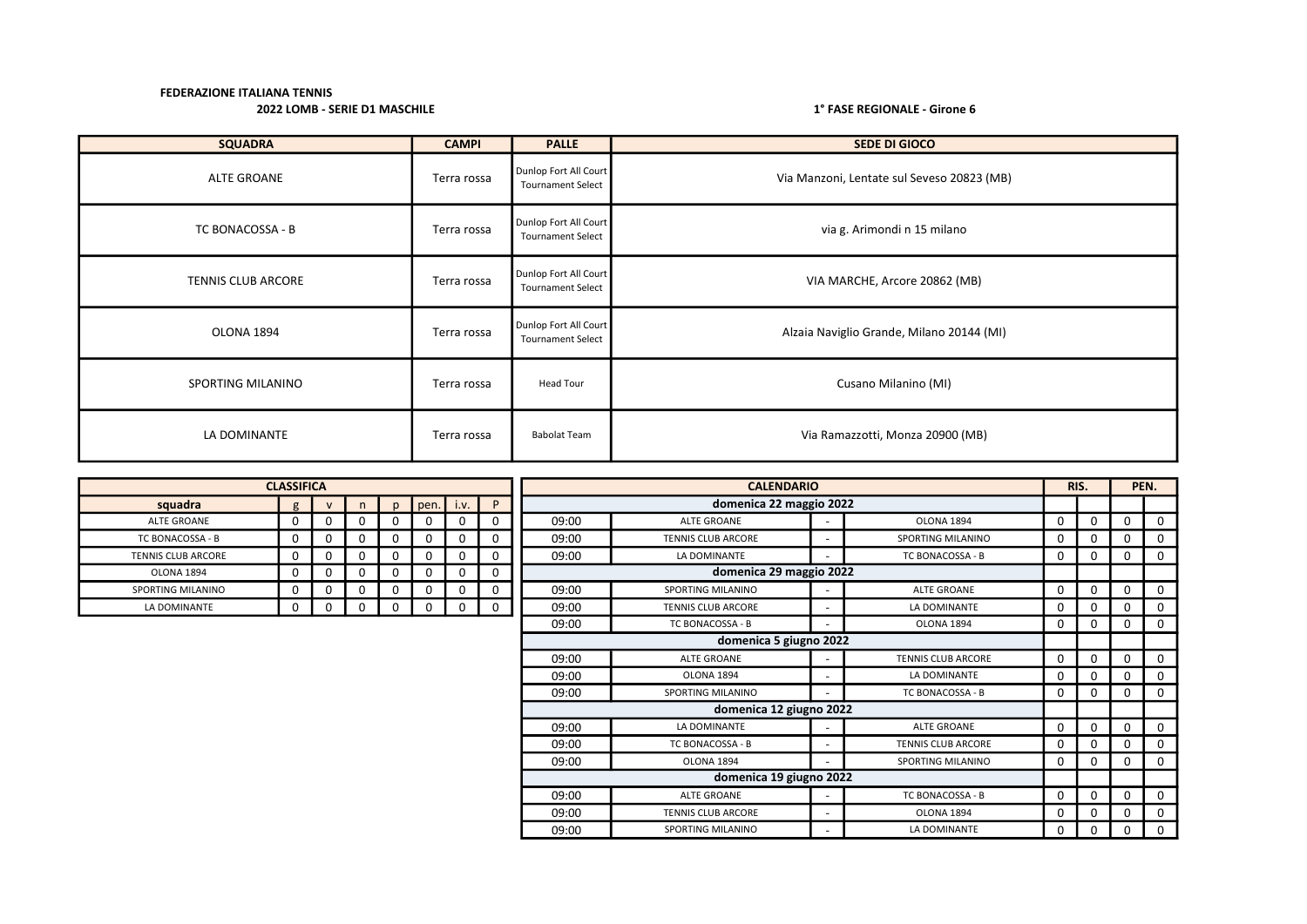| <b>SQUADRA</b>            | <b>CAMPI</b>        | <b>PALLE</b>                                      | SEDE DI GIOCO                              |
|---------------------------|---------------------|---------------------------------------------------|--------------------------------------------|
| SPORTING CLUB SARONNO     | Sintetico - Play-it | <b>Babolat Team</b>                               | VIA GARCIA LORCA, Saronno 21047 (VA)       |
| TC GALLARATE - A          | Terra rossa         | Head Tour                                         | Largo Prinetti Castelletti, Gallarate (VA) |
| SOCIETÀ CANOTTIERI MILANO | Terra rossa         | <b>Babolat Team</b>                               | Alzaia Naviglio Grande, Milano 20144 (MI)  |
| TC BONACOSSA - C          | Terra rossa         | Dunlop Fort All Court<br><b>Tournament Select</b> | Via giuseppe rimondi n 15 Milano           |
| JUNIOR TENNIS MILANO      | Terra rossa         | <b>Head Tour</b>                                  | Via Cavirana, Milano 20134 (MI)            |
| <b>SPORTREND TENNIS</b>   | Terra rossa         | <b>Babolat Team</b>                               | Via Bruno Buozzi, Melzo 20066 (MI)         |

|                           | <b>CLASSIFICA</b> |          |   |              |      |      |   |       | <b>CALENDARIO</b>         |  |                             |             |          |          | PEN.        |
|---------------------------|-------------------|----------|---|--------------|------|------|---|-------|---------------------------|--|-----------------------------|-------------|----------|----------|-------------|
| squadra                   | g                 |          | n | $\mathsf{D}$ | pen. | i.v. | P |       | domenica 22 maggio 2022   |  |                             |             |          |          |             |
| SPORTING CLUB SARONNO     | 0                 |          | 0 |              |      | 0    |   | 09:00 | SPORTING CLUB SARONNO     |  | TC BONACOSSA - C            | 0           | 0        | $\Omega$ | $\Omega$    |
| <b>TC GALLARATE - A</b>   | 0                 |          | 0 |              |      | 0    | 0 | 09:00 | SOCIETÀ CANOTTIERI MILANO |  | <b>JUNIOR TENNIS MILANO</b> | 0           | 0        | $\Omega$ | 0           |
| SOCIETÀ CANOTTIERI MILANO | 0                 | $\Omega$ | 0 |              |      | 0    | 0 | 09:00 | <b>SPORTREND TENNIS</b>   |  | <b>TC GALLARATE - A</b>     | $\mathbf 0$ | 0        | 0        | 0           |
| TC BONACOSSA - C          | $\mathbf 0$       |          | 0 |              |      | 0    | 0 |       | domenica 29 maggio 2022   |  |                             |             |          |          |             |
| JUNIOR TENNIS MILANO      | 0                 |          | 0 |              |      | 0    | 0 | 09:00 | JUNIOR TENNIS MILANO      |  | SPORTING CLUB SARONNO       | $\Omega$    | $\Omega$ | $\Omega$ | $\Omega$    |
| <b>SPORTREND TENNIS</b>   | 0                 |          | 0 |              |      | 0    | 0 | 09:00 | SOCIETÀ CANOTTIERI MILANO |  | <b>SPORTREND TENNIS</b>     | 0           | 0        | $\Omega$ | $\Omega$    |
|                           |                   |          |   |              |      |      |   | 09:00 | <b>TC GALLARATE - A</b>   |  | TC BONACOSSA - C            | 0           | 0        | $\Omega$ | 0           |
|                           |                   |          |   |              |      |      |   |       | domenica 5 giugno 2022    |  |                             |             |          |          |             |
|                           |                   |          |   |              |      |      |   | 09:00 | SPORTING CLUB SARONNO     |  | SOCIETÀ CANOTTIERI MILANO   | $\Omega$    | 0        | $\Omega$ | $\Omega$    |
|                           |                   |          |   |              |      |      |   | 09:00 | TC BONACOSSA - C          |  | <b>SPORTREND TENNIS</b>     | $\Omega$    | 0        | $\Omega$ | $\Omega$    |
|                           |                   |          |   |              |      |      |   | 09:00 | JUNIOR TENNIS MILANO      |  | $\Omega$                    | 0           | $\Omega$ | $\Omega$ |             |
|                           |                   |          |   |              |      |      |   |       | domenica 12 giugno 2022   |  |                             |             |          |          |             |
|                           |                   |          |   |              |      |      |   | 09:00 | <b>SPORTREND TENNIS</b>   |  | SPORTING CLUB SARONNO       | $\Omega$    | $\Omega$ | $\Omega$ | $\mathbf 0$ |
|                           |                   |          |   |              |      |      |   | 09:00 | <b>TC GALLARATE - A</b>   |  | SOCIETÀ CANOTTIERI MILANO   | $\Omega$    | 0        | $\Omega$ | $\Omega$    |
|                           |                   |          |   |              |      |      |   | 09:00 | TC BONACOSSA - C          |  | <b>JUNIOR TENNIS MILANO</b> | $\Omega$    | 0        | 0        | $\Omega$    |
|                           |                   |          |   |              |      |      |   |       | domenica 19 giugno 2022   |  |                             |             |          |          |             |
|                           |                   |          |   |              |      |      |   | 09:00 | SPORTING CLUB SARONNO     |  | <b>TC GALLARATE - A</b>     | 0           | 0        | 0        | 0           |
|                           |                   |          |   |              |      |      |   | 09:00 | SOCIETÀ CANOTTIERI MILANO |  | TC BONACOSSA - C            | 0           | 0        | O        | 0           |
|                           |                   |          |   |              |      |      |   | 09:00 | JUNIOR TENNIS MILANO      |  | <b>SPORTREND TENNIS</b>     | 0           | 0        | $\Omega$ | $\Omega$    |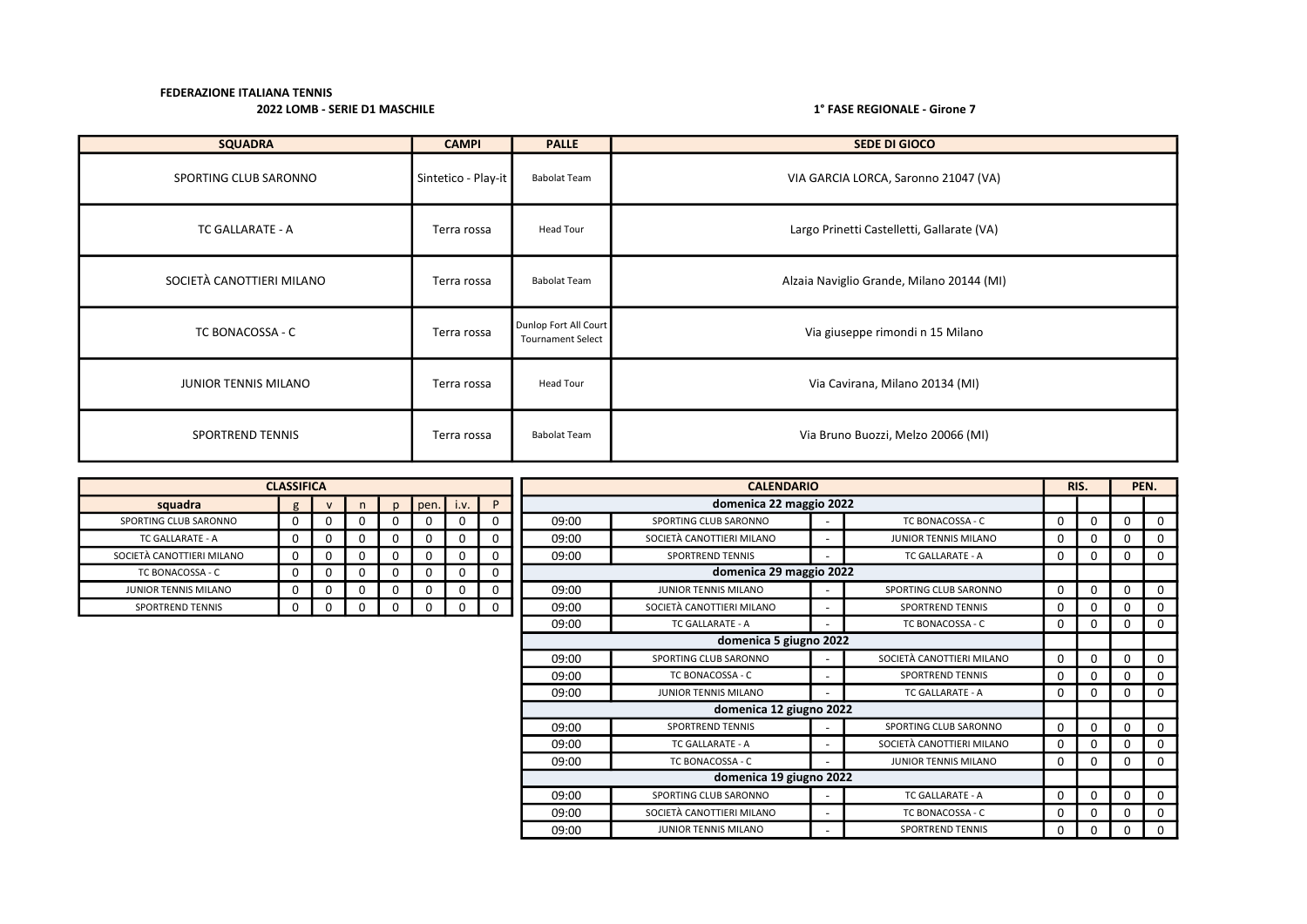| <b>SQUADRA</b>            | <b>CAMPI</b>                   | <b>PALLE</b>                                      | <b>SEDE DI GIOCO</b>                      |
|---------------------------|--------------------------------|---------------------------------------------------|-------------------------------------------|
| TENNIS CLUB OGGIONO       | Erba sintetica                 | Dunlop Fort All Court<br><b>Tournament Select</b> | VIA DE COUBERTIN, Oggiono 23848 (LC)      |
| <b>TENNIS CLUB TIRANO</b> | Sintetico - Altri<br>materiali | Dunlop Fort All Court<br><b>Tournament Select</b> | LUNGO ADDA BTG. TIRANO, Tirano 23037 (SO) |
| TC 3 STELLE VERCURAGO     | Terra rossa                    | Dunlop Fort All Court<br><b>Tournament Select</b> | VIA MOGGIO, Vercurago 23808 (LC)          |
| <b>TENNIS CLUB LECCO</b>  | Sintetico - Play-it            | Dunlop Fort All Court<br><b>Tournament Select</b> | VIA GIOTTO, Lecco 23900 (LC)              |
| TENNIS CLUB MORBEGNO      | Mateco                         | <b>Babolat Team</b>                               | Morbegno (SO)                             |

|                           | <b>CLASSIFICA</b> |   |   |              |      |          |             | <b>CALENDARIO</b>       |                                            |                     |                             |             | RIS.         |             | PEN.           |
|---------------------------|-------------------|---|---|--------------|------|----------|-------------|-------------------------|--------------------------------------------|---------------------|-----------------------------|-------------|--------------|-------------|----------------|
| squadra                   | g                 |   | n | $\mathsf{D}$ | pen. | i.v.     | P           |                         | domenica 22 maggio 2022                    |                     |                             |             |              |             |                |
| TENNIS CLUB OGGIONO       |                   |   |   |              |      | 0        | $\Omega$    | 09:00                   | TC 3 STELLE VERCURAGO                      |                     | <b>TENNIS CLUB MORBEGNO</b> | $\Omega$    | <sup>0</sup> | 0           | $\mathbf 0$    |
| <b>TENNIS CLUB TIRANO</b> |                   | 0 | 0 |              |      | 0        | 0           | 09:00                   | TENNIS CLUB TIRANO                         |                     | TENNIS CLUB LECCO           | 0           | $\Omega$     | 0           | 0              |
| TC 3 STELLE VERCURAGO     |                   |   |   |              |      | 0        | 0           |                         | domenica 29 maggio 2022                    |                     |                             |             |              |             |                |
| TENNIS CLUB LECCO         |                   |   |   |              |      | 0        |             | 09:00                   | TENNIS CLUB MORBEGNO                       |                     | TENNIS CLUB TIRANO          | 0           |              | 0           | $\mathbf 0$    |
| TENNIS CLUB MORBEGNO      |                   | Ü | 0 |              |      | $\Omega$ | $\mathbf 0$ | 09:00                   | <b>TENNIS CLUB LECCO</b>                   | TENNIS CLUB OGGIONO | $\mathbf 0$                 | 0           | 0            | $\mathbf 0$ |                |
|                           |                   |   |   |              |      |          |             |                         | domenica 5 giugno 2022                     |                     |                             |             |              |             |                |
|                           |                   |   |   |              |      |          |             | 09:00                   | <b>TENNIS CLUB OGGIONO</b>                 |                     | TC 3 STELLE VERCURAGO       | $\Omega$    |              | 0           | $\mathbf 0$    |
|                           |                   |   |   |              |      |          |             | 09:00                   | <b>TENNIS CLUB LECCO</b>                   |                     | TENNIS CLUB MORBEGNO        | $\mathbf 0$ | $\Omega$     | $\mathbf 0$ | $\mathbf 0$    |
|                           |                   |   |   |              |      |          |             |                         | domenica 12 giugno 2022                    |                     |                             |             |              |             |                |
|                           |                   |   |   |              |      |          |             | 09:00                   | <b>TENNIS CLUB MORBEGNO</b>                |                     | <b>TENNIS CLUB OGGIONO</b>  | $\Omega$    |              | $\Omega$    | $\overline{0}$ |
|                           |                   |   |   |              |      |          |             | 09:00                   | TENNIS CLUB TIRANO                         |                     | TC 3 STELLE VERCURAGO       | $\mathbf 0$ | $\Omega$     | 0           | $\mathbf 0$    |
|                           |                   |   |   |              |      |          |             | domenica 19 giugno 2022 |                                            |                     |                             |             |              |             |                |
|                           |                   |   |   |              |      |          |             | 09:00                   | TENNIS CLUB OGGIONO<br>TENNIS CLUB TIRANO  |                     |                             | $\Omega$    | $\Omega$     | 0           | $\mathbf 0$    |
|                           |                   |   |   |              |      |          |             | 09:00                   | TC 3 STELLE VERCURAGO<br>TENNIS CLUB LECCO |                     |                             |             | 0            | 0           | $\mathbf 0$    |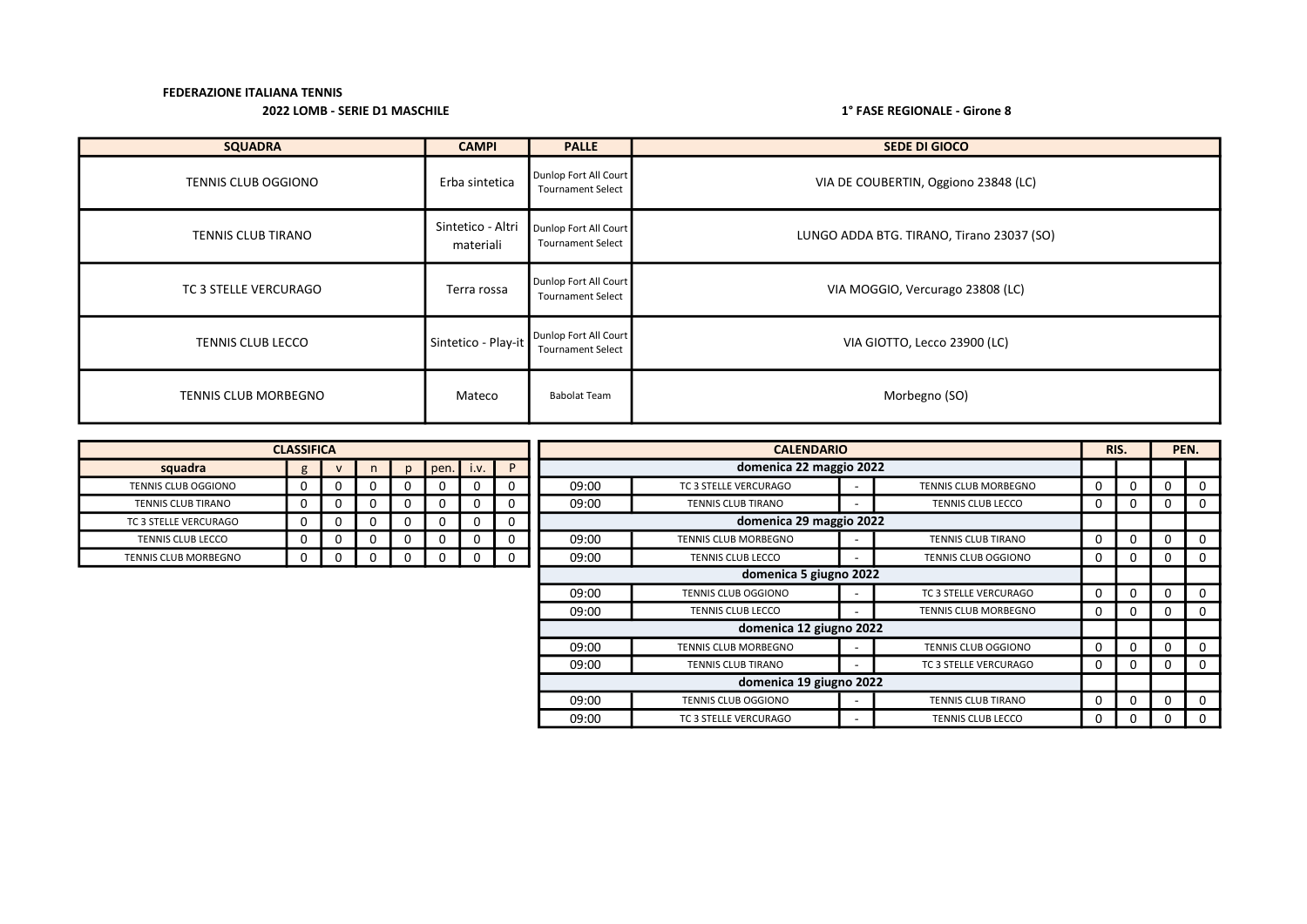| <b>SQUADRA</b>                | <b>CAMPI</b>                   | <b>PALLE</b>                                      | <b>SEDE DI GIOCO</b>                                |
|-------------------------------|--------------------------------|---------------------------------------------------|-----------------------------------------------------|
| <b>DUESSE SPORT SERVICE</b>   | Terra rossa                    | Dunlop Australian<br>Open                         | VIA CHIGOLLO, Capiago Intimiano 22070 (CO)          |
| <b>TC ROVELLASCA</b>          | Erba sintetica                 | Head Tour                                         | Via Monza, Rovellasca 22069 (CO)                    |
| <b>JUNIOR TENNIS TRAINING</b> | Sintetico - Play-it            | <b>Babolat Team</b>                               | Via Casale Casarossa, Solbiate con Cagno 22043 (CO) |
| <b>CIRCOLO TENNIS CARATE</b>  | Terra rossa                    | Dunlop Fort All Court<br><b>Tournament Select</b> | Via Olimpia, Carate Brianza 20841 (MB)              |
| <b>TENNIS SENAGO</b>          | Sintetico - Altri<br>materiali | Dunlop Fort All Court<br><b>Tournament Select</b> | Via A. degli Occhi, Senago 20030 (MI)               |

|                              | <b>CLASSIFICA</b> |   |          |      |          |   |       | <b>CALENDARIO</b>             |                          |                              | RIS.         |   |   | PEN. |
|------------------------------|-------------------|---|----------|------|----------|---|-------|-------------------------------|--------------------------|------------------------------|--------------|---|---|------|
| squadra                      |                   |   | n        | pen. | i.v.     | P |       | domenica 22 maggio 2022       |                          |                              |              |   |   |      |
| <b>DUESSE SPORT SERVICE</b>  | 0                 | 0 | <b>U</b> | 0    | 0        | 0 | 09:00 | <b>JUNIOR TENNIS TRAINING</b> |                          | <b>TENNIS SENAGO</b>         | 0            | 0 | 0 |      |
| TC ROVELLASCA                |                   | 0 |          | 0    | 0        | 0 | 09:00 | TC ROVELLASCA                 |                          | <b>CIRCOLO TENNIS CARATE</b> | 0            | 0 | 0 |      |
| <b>UNIOR TENNIS TRAINING</b> |                   | 0 |          | 0    | $\Omega$ | 0 |       | domenica 29 maggio 2022       |                          |                              |              |   |   |      |
| CIRCOLO TENNIS CARATE        |                   | 0 | υ        | 0    | 0        |   | 09:00 | <b>TENNIS SENAGO</b>          |                          | TC ROVELLASCA                | 0            | 0 | 0 |      |
| <b>TENNIS SENAGO</b>         |                   | 0 | 0        | 0    | $\Omega$ | 0 | 09:00 | <b>CIRCOLO TENNIS CARATE</b>  | $\overline{\phantom{a}}$ | <b>DUESSE SPORT SERVICE</b>  | 0            | 0 | 0 |      |
|                              |                   |   |          |      |          |   |       | domenica 5 giugno 2022        |                          |                              |              |   |   |      |
|                              |                   |   |          |      |          |   | 09:00 | <b>DUESSE SPORT SERVICE</b>   |                          | JUNIOR TENNIS TRAINING       | 0            | 0 | 0 |      |
|                              |                   |   |          |      |          |   | 09:00 | <b>CIRCOLO TENNIS CARATE</b>  |                          | <b>TENNIS SENAGO</b>         | 0            | 0 | 0 |      |
|                              |                   |   |          |      |          |   |       | domenica 12 giugno 2022       |                          |                              |              |   |   |      |
|                              |                   |   |          |      |          |   | 09:00 | <b>TENNIS SENAGO</b>          |                          | <b>DUESSE SPORT SERVICE</b>  | <sup>0</sup> | 0 | 0 |      |
|                              |                   |   |          |      |          |   | 09:00 | <b>TC ROVELLASCA</b>          |                          | JUNIOR TENNIS TRAINING       | 0            | 0 | 0 |      |
|                              |                   |   |          |      |          |   |       | domenica 19 giugno 2022       |                          |                              |              |   |   |      |
|                              |                   |   |          |      |          |   | 09:00 | <b>DUESSE SPORT SERVICE</b>   |                          | <b>TC ROVELLASCA</b>         | 0            | 0 | 0 |      |
|                              |                   |   |          |      |          |   | 09:00 | JUNIOR TENNIS TRAINING        |                          | <b>CIRCOLO TENNIS CARATE</b> | 0            | 0 | 0 |      |

| squadra                       | g | ٧ | n | p | pen. | i.v. | P |
|-------------------------------|---|---|---|---|------|------|---|
| <b>DUESSE SPORT SERVICE</b>   |   |   |   |   |      |      |   |
| <b>TC ROVELLASCA</b>          |   |   |   |   |      |      |   |
| <b>JUNIOR TENNIS TRAINING</b> |   |   |   |   |      |      |   |
| <b>CIRCOLO TENNIS CARATE</b>  | 0 |   |   | J |      |      |   |
| <b>TENNIS SENAGO</b>          |   |   |   |   |      |      |   |